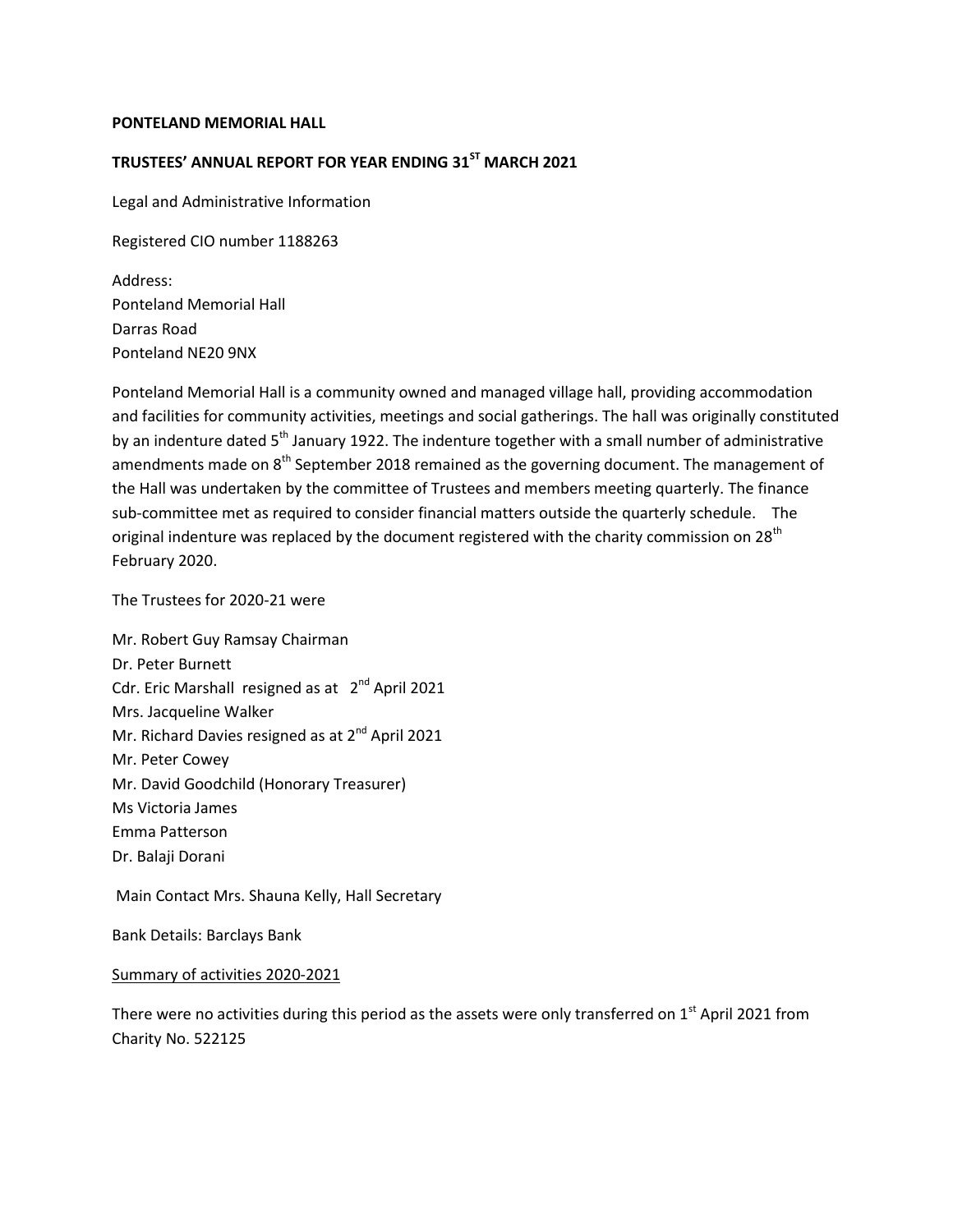All the policies are available in full on the website under policies. These are Data protection, Equal Opportunities, Financial including reserves, Safeguarding, Risk, and Election and Recruitment of New Trustees. All policies and procedures are reviewed annually by the Trustees.

The Trustees decided to delay the reconstitution of the Hall as a Charitable Incorporated Organisation and the assets were transferred on 1<sup>st</sup> April 2021 from the previous charity No 522125.

For information only the report for the Hall activities submitted by the Hall charity is attached as an appendix to this report

Finally we must express our gratitude to the retiring Trustees, Cdr. Eric Marshall and Mr. Richard Davies for their sterling work for and support of the Hall over many years.

Appendix1 Charity No. 522125 annual report to Charity Commission for 2020-2021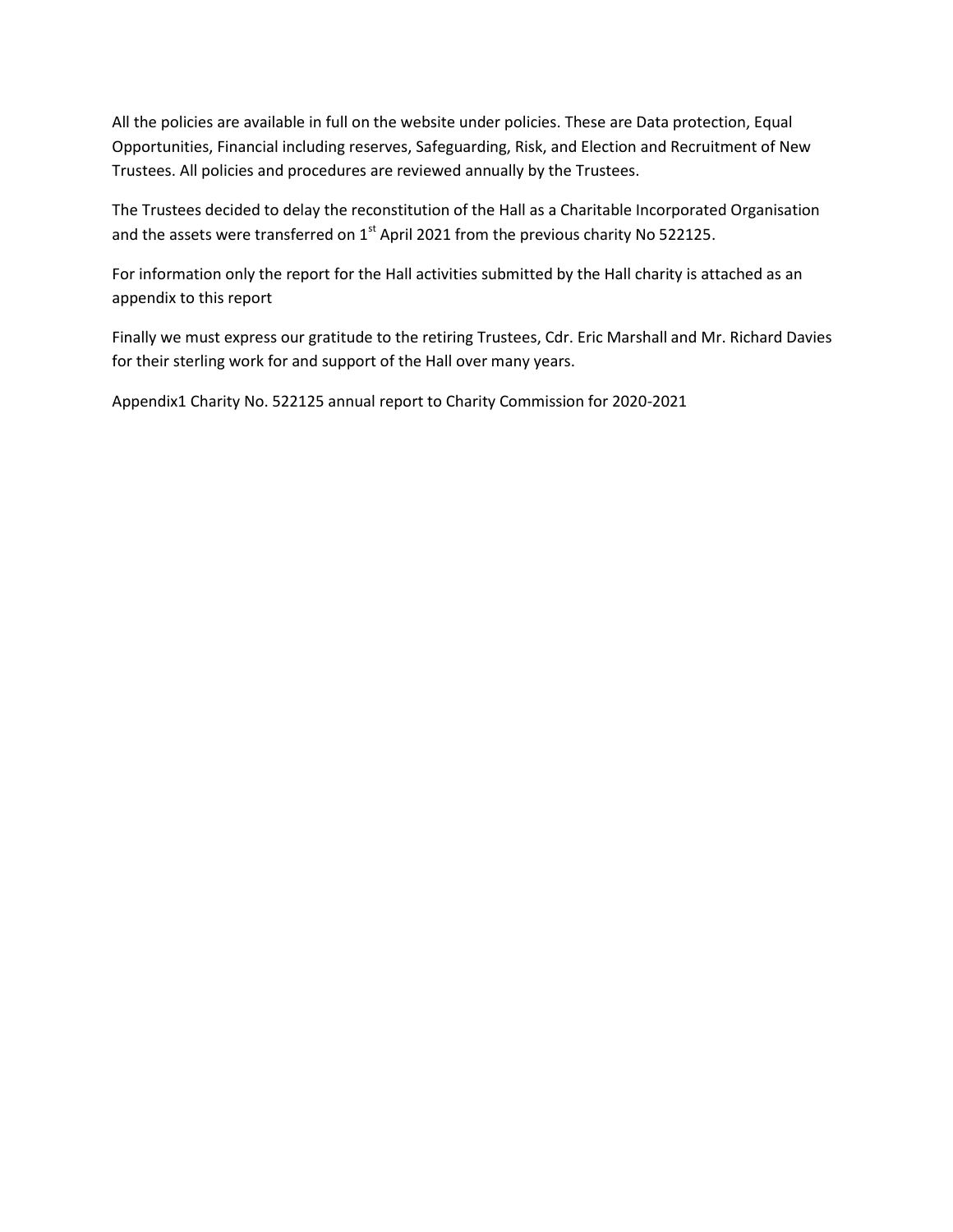#### **APPENDIX 1**

### **PONTELAND MEMORIAL HALL**

# **TRUSTEES' ANNUAL REPORT FOR YEAR ENDING 31ST MARCH 2021**

Legal and Administrative Information

Registered Charity number 522125

Address: Ponteland Memorial Hall Darras Road Ponteland NE20 9NX

Ponteland Memorial Hall is a community owned and managed village hall, providing accommodation and facilities for community activities, meetings and social gatherings. The hall was constituted by an indenture dated  $5<sup>th</sup>$  January 1922. The indenture together with a small number of administrative amendments made on 8<sup>th</sup> September 2018 remains as the governing document. The management of the Hall was undertaken by the committee of Trustees and members meeting quarterly. The finance subcommittee met as required to consider financial matters outside the quarterly schedule.

The Trustees for 2020-21 were

Mr. Robert Guy Ramsay Chairman Dr. Peter Burnett Cdr. Eric Marshall resigned as at Mrs. Jacqueline Walker Mr. Peter Cowey Mr. David Goodchild (Honorary Treasurer) Ms Victoria James Emma Patterson Dr. Balaji Dorani

Main Contact Mrs. Shauna Kelly, Hall Secretary

Bank Details: Barclays Bank

#### Summary of activities 2020-2021

The Hall Management Committee and Finance sub-committee met during the year ended 31<sup>st</sup> March 2021 to ensure the efficient running of the Hall.

Income from room hire was £9959 a decrease of £46,766 (82%). This decrease was due to restrictions imposed by Government as well as the impact of the pandemic. Although our expenditure was also reduced we received considerable government support together with Coronavirus Job Retention